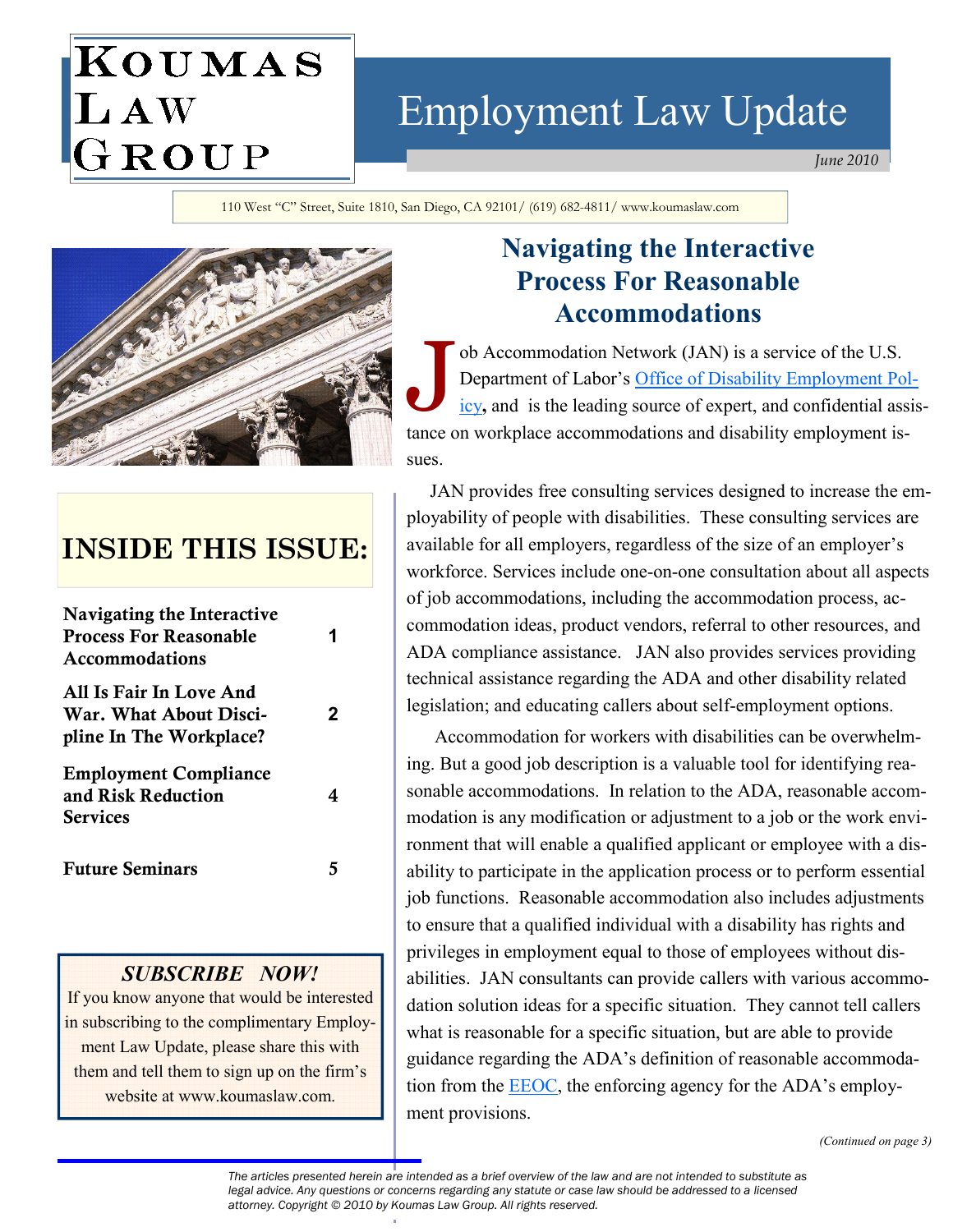#### Page 2 Koumas Law Group Legal Update

# All is Fair in Love and War. What About Discipline in the Workplace?



The doctrine of at-will employment remains alive and well in California. In California, Labor Code Section 2922 recognizes em-

ployees and employers presumptively may end their relationship "at will." However, if a lawsuit should arise between an employee and his or her employer, alleging that an adverse employment action such as a demotion, or worse yet discharge, was unlawful, the twelve potential jurors deciding the fate of that action will be looking for fairness. After all, most jurors either are, or were at one time, employees somewhere, and typically believe that an employer would not take any lawful adverse action against an employee without there be a prior warning. Those potential jurors usually also believe that if there were prior warnings, they would be documented in the personnel file. Here are some tips for *fair* documentation:

- When you document performance or behavioral issues, cite specifics. Do not use generalized or conclusory words like "bad attitude." Instead, write out the actual acts that merited the disci pline.
- Make sure employees know what is in their files. California employees have the right to inspect their personnel files. Ask workers to initial a summary of your discussions and the goals that have been agreed to every time.
- Avoid absolutes. Never say "never" or 'always" with employees. If, by example, a supervisor wishes to say " Sue always misses deadlines" in documentation (or verbally), the employee's lawyer need only show one instance in which Sue made a deadline for the supervisor's whole document or testimony to become untrustworthy.
- Have absolute reasons for any discharge, including violence or theft. If there are acts that will only be subject to termination, and no other form of discipline, such as violence or theft, then do not draft policies stating that such acts may be "subject to discipline up to and including termina tion." That would suggest that sometimes an employer finds these acts acceptable.
- Do not list all the little things an employee has done wrong in a discipline or discharge report. It will only make the employer look petty. Instead, put three or four examples to show a pattern of problematic behavior.

 If the disciplinary process is perceived as fair, an employer will have an advantage going into any adversarial proceedings. The human factor of *fairness* should be considered in discipline and termination processes, and can best be addressed by the following recommendations:

- Consider using progressive discipline. Handling problem employees through a process, instead of just cutting them lose, as employers are legally entitled to do, may lead to a cleaner separa tion.
- Make sure employees understand all performance standards. If they don't fully understand their (Continued on page 4)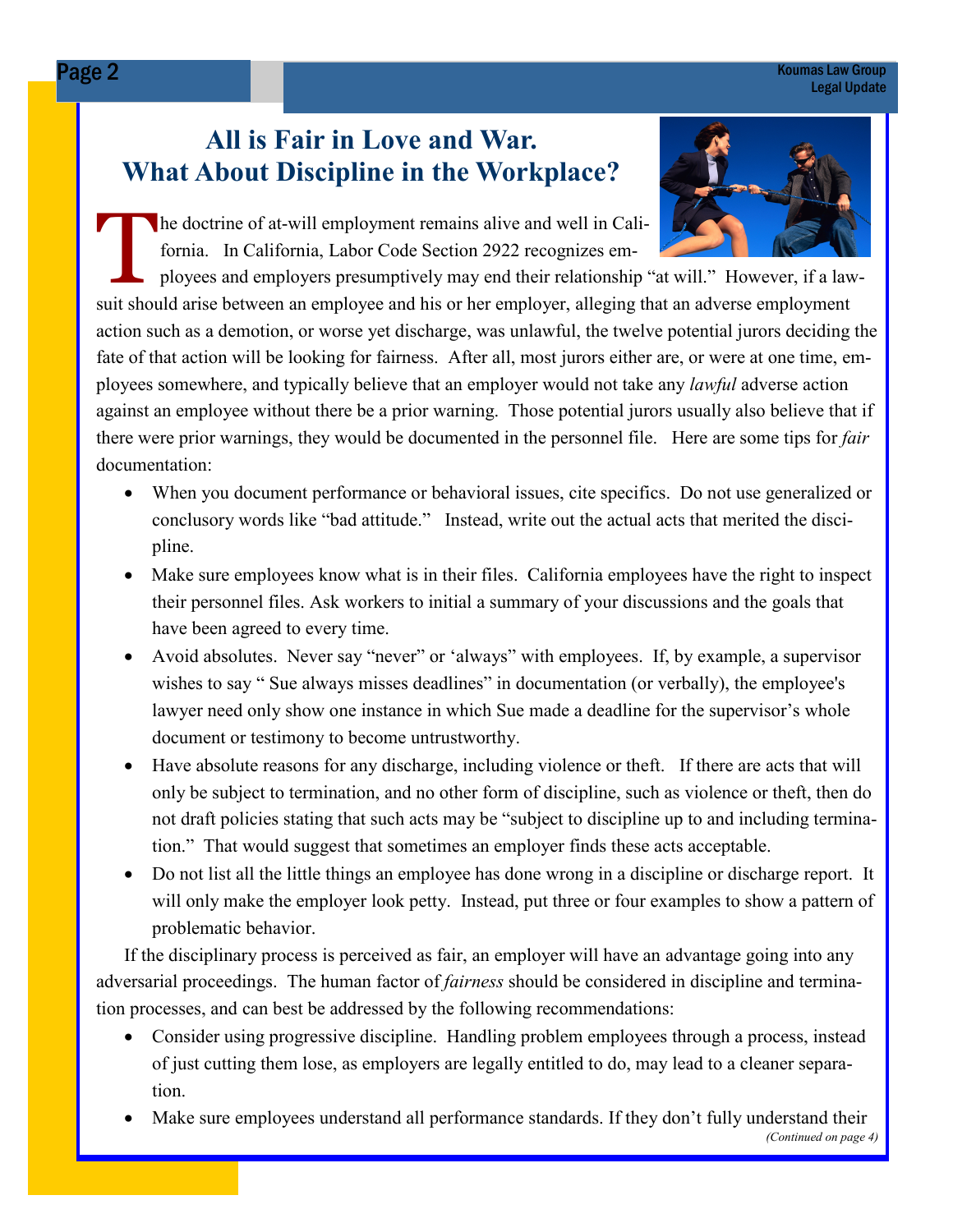#### (Continued from page 1)

 Here is one accommodation scenario offered by JAN to show how to match job description requirements with disability limitations.

#### Scenario: Diabetic Programmer

 An applicant is interviewing for a Computer Programmer position. Although disclosure wasn't required, because of questions about a particular job requirement for which she may need an accommodation, the applicant tells the employer she has diabetes.

- Job task from job description: "Responsibilities occasionally may require an adjusted work schedule, overtime, and evening/weekend hours in order to meet deadlines or to access the computer to perform program tests."
- Limitation revealed by applicant: Needs to eat at specific time each day. May need to test blood sugar and take insulin while at work. Prospective employee is happy to work an adjusted schedule or extra hours provided that she can take the steps necessary to regulate her diabetes.
- Accommodation solution: Employer accommodates the employee by allowing her to adjust her lunch hour to 11 a.m.-12 p.m. rather than the typical 12-1 p.m. and permits flexible break times. The employee is also allowed to bring a small refrigerator to store food and medication in her office. When working evening hours, the employee may set her own dinner breaks as needed to cope with her diabetic need

Both the employer and the employee have obligations to engage in an "interactive process" to explore what measures might reasonably accommodate the employee's disability. Courts have noted that failure to engage in the interactive process at all may be prima facie evidence that the employer violated the ADA. In short, if you're an employer, engage in the process in good faith. California's disability laws are intended to provide persons with disabilities the opportunity for employment. Protection under California's Fair Employment and Housing Act (FEHA) is far broader than provided by the federal Americans with Disabilities Act (ADA).

 JAN can be accessed by phone at 800-526-7234 (TTY 877-781-9403) or via its website, http:// askjan.org/.

#### PRACTICE TIPS FOR EMPLOYERS:

- 1. Employers must provide reasonable accommodation for those employee and applicants who, because of their disability, are unable to perform the essential function of their job;
- 2. Employers must engage in a timely, good faith interactive process with employees or applicants in need of reasonable accommodation.

An employer's obligation arises when it receives notice that an employee suffers from a disability that impairs job performance. If you would like a form you can give to employees that are seeking a reasonable accommodation, to start the interactive process please contact Ms. Koumas at ejk@koumaslaw.com.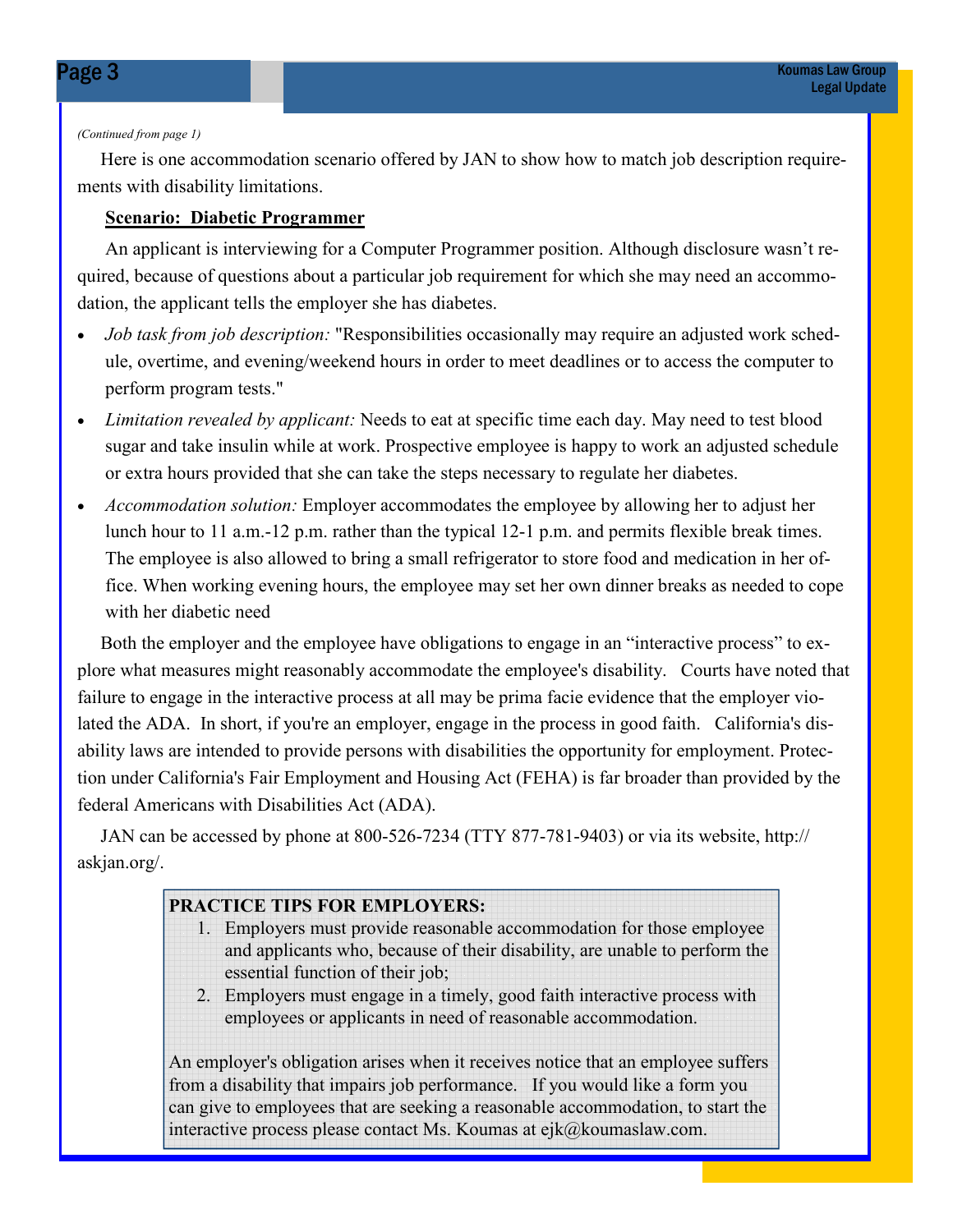#### (Continued from page 2)

obligations and how their work is being judged, the performance appraisal system will be of little use and not necessarily perceived as reasonable or fair.

• Discharge problem employees in the initial 90 days of employment. If warning signs are exhibited during the initial introductory period of work, do not ignore them. Waiting can build an employee's "sense of entitlement" or false sense of security they are performing satisfactorily. Ask coworkers for feedback about new hires 10 days before the common 90-day probationary period ends, and take action promptly if needed.

• Properly manage marginal performers. Don't give raises to marginal employees. Some employers give poor performers a raise in the hope it will motivate them to improve. Without counseling an employee about his or her inadequate performance, however, this strategy is doomed to fail. What's more, if the employee is terminated and sues, the person can point to the history of pay raises to show that he or she was doing a good job. Don't let marginal performers slide. When an employee's actions go uncriticized for several weeks or months, negative comments in a performance evaluation lose credibility and are likely to trigger complaints of unfairness or bias.

• Have the same person who hired, fire. This can prevent charges of discrimination in firing. Although it is the "same actor," the rationale is basic: If the supervisor showed no bias in hiring the employee, it is unlikely that the same supervisor suddenly developed a bias that motivated the termination.

> Ms. Koumas conducts "Effective Performance Evaluations and Discipline" training. If you would like more information about properly documenting performance or are interested in scheduling a training session process please contact Ms. Koumas at ejk@koumaslaw.com or (619)398-8301.

# EMPLOYMENT LAW COMPLIANCE AND RISK REDUCTION SERVICES

#### Annual Audit of Employee Handbook



"When was the last time an audit was conducted of your written policies, to ensure compliance with current labor laws?"

 It is critical to the success of any business operations to learn how to protect your company's interests while conveying your employees' rights and obligations in a handbook. Periodic review of your policies and practices will help ensure compliance with the ever changing labor laws. By way of example only, if you are a covered employer, do your leaves of absence policies contain the new protections for leave relating to active duty reservists (enacted in October 2008), or to care for injured military personnel (effective January 2009)? To prevent your written policies from being used against you, including but not limited to, your leave of absence policy being silent on how long the company will continue to pay for its portion of health insurance premiums where you are not otherwise obligated to provide them, schedule an audit of your employee handbook immediately.